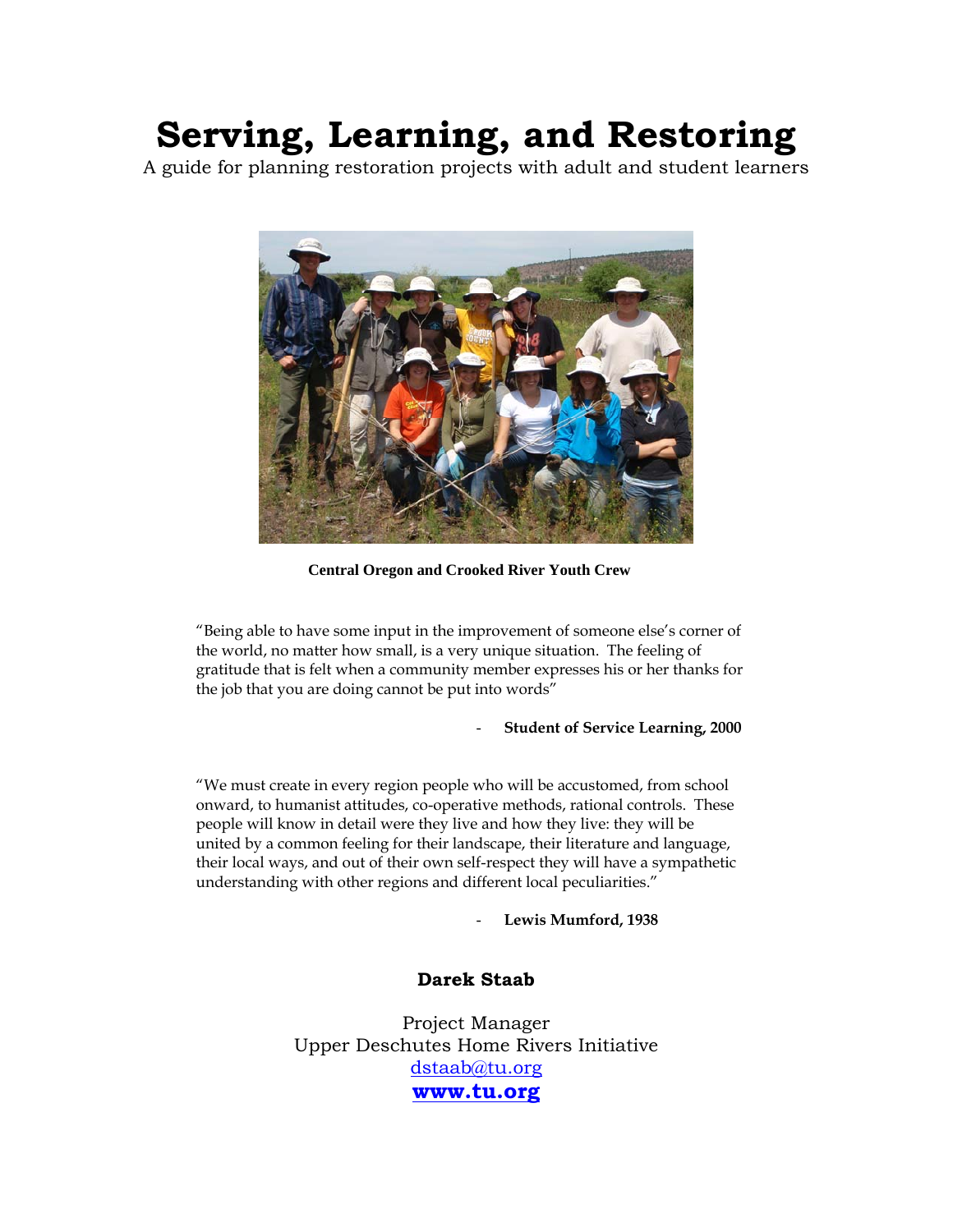# **Watershed Project Learning Goals:**

- 1. Develop a greater understanding of ecological restoration and the educational opportunities available in the process
- 2. Develop a greater understanding of service-learning, including methods of incorporating restoration into the learning framework and planning for a successful and sustainable project
- 3. Participants will have a chance to perform hands-on service in the field, assisting in a local watershed restoration project
- 4. Participants will be provided time to help plan and discuss future ecological restoration and service projects in their local communities

| <b>Table of Contents:</b>                                         | Page # |
|-------------------------------------------------------------------|--------|
| Background Information                                            | 3      |
| Service Learning for all Ages                                     | 4      |
| Principles of Service Learning                                    | 5      |
| Teaching Ecological Restoration as a Service-Learning Project     | 6      |
| Bibliography for Restoration and Watershed Based Service-Learning |        |



 **Tree Planters and Volunteer Learners**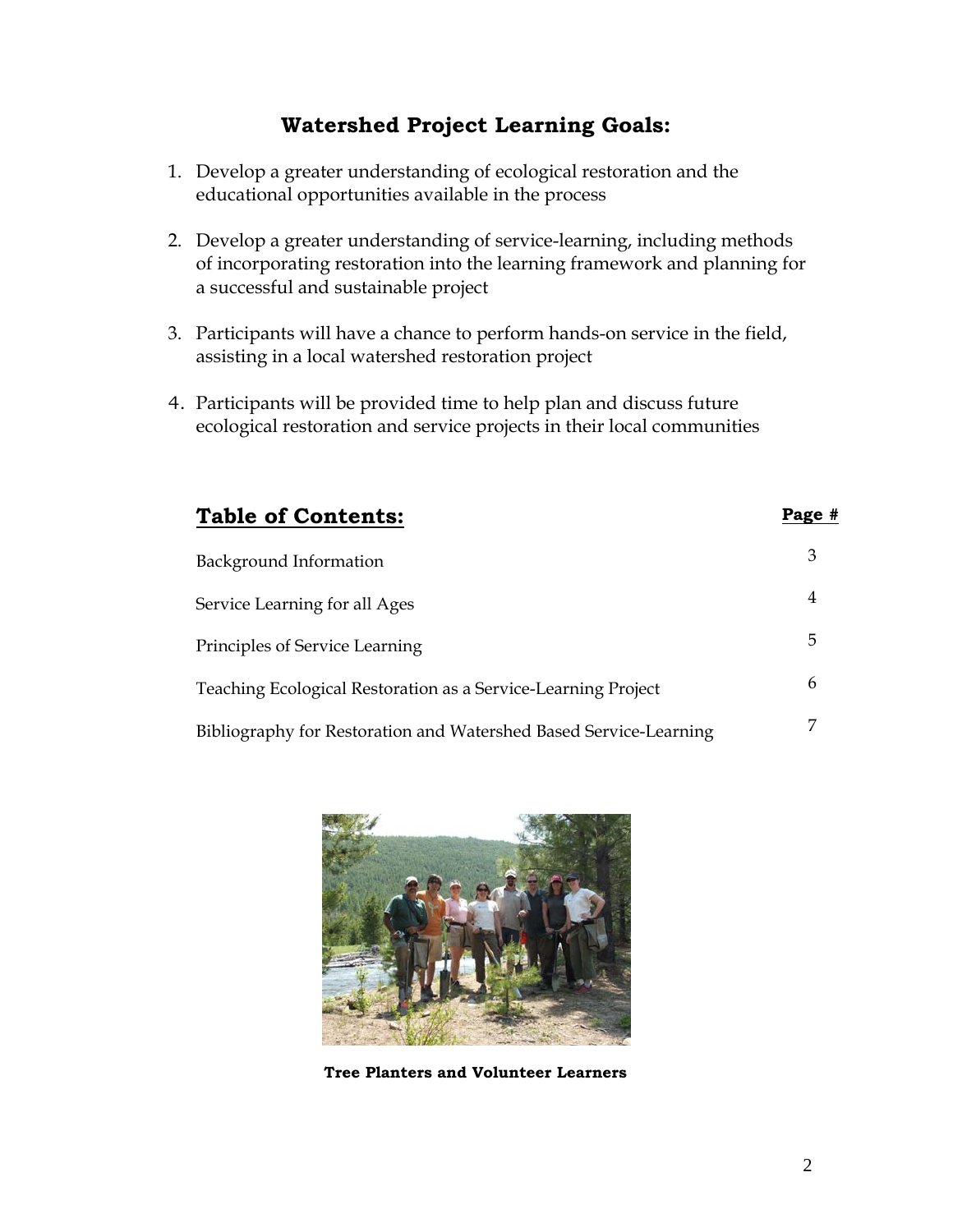# **Background Information:**

The Northwest is undergoing significant change, as watersheds have degraded and fisheries and communities have shifted and changed over time. High technology and tourism are replacing traditional industries, population growth over time has impacted our water quality and streamside forests. To change the tide, projects throughout the state are helping to restore past impacts and create new processes and networks for the future. Such significant change represents a unique opportunity for students and residents to explore new relationships with their environment, landscapes, river ecosystems and communities. It also requires an informed citizenry prepared to grapple with complex resource management challenges which will determine quality of life for generations to come. Through focused service learning, a student can better understand and contribute to solutions for regional problems, expand the classroom to encompass the larger community and improve our ecological and cultural literacy. Ecological restoration is an empowering activity and fits perfectly within a servicelearning framework, while accomplishing needed work in the field.



 **Columbia Basin Redband Trout** 

This guide will help leaders and teachers structure service-learning projects, emphasizing ecological restoration projects as a way to meet service-learning goals, and will provide resources and training for partners, community leaders, and teachers. This guide is concluded with an example workshop which could include a combination of evening programs, planning in the field, break out sessions, and an active day of service. When considering a watershed project, it can often be a daunting task, considering all the areas to be restored or community groups to assist. By focusing on a particular watershed, your group can focus on the ecosystems, the wildlife and the neighborhoods within that watershed. To make your project more successful, consider joining or initiating a service effort closest to your school or community group's location. By focusing locally, your group can better track the needs of your project while saving the time and costs associated with travel.

Cohen states, "By its very nature, watershed planning addresses all components of the watershed to ensure healthy systems. As a result, it allows for a broad array of projects to fit the learning needs of many students" (see attached, p. 18, 2000). Several universities have created interdisciplinary watershed programs, providing service learning opportunities throughout their states, and expanding educational opportunities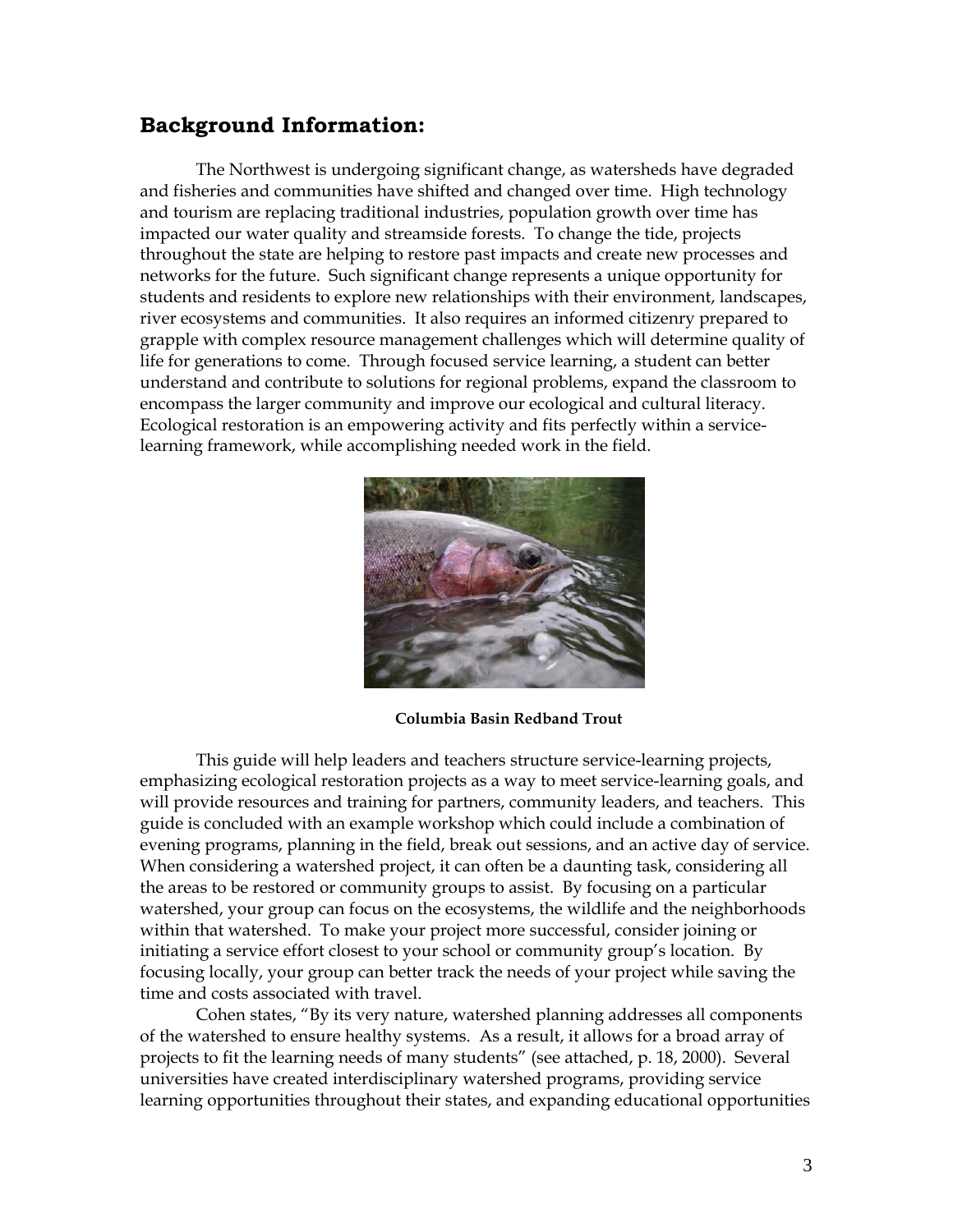to the surrounding communities. These education programs create a ripple effect as the enthusiasm and knowledge spreads from the often sheltered school environment to the neighborhoods, forests, farms and waterways in need of support. An educational institution can provide extensive outreach possibilities through service projects, as students act as the catalysts, consultants, and facilitators for community discussion and action. In return, students can receive an interdisciplinary, hands-on education, preparing them for the rigors and challenges of life.

Though many of our watersheds are degraded and in need of help, ecological restoration projects are spreading, and trying to gain the upper hand. Hundreds of initiatives by citizen groups and entrepreneurs throughout the Northwest have created strategies to restore habitats and communities throughout the region, offering a plethora of service and learning opportunities. More and more people hope to restore our declining watersheds, populations of fish, and in the process, restore ourselves. By joining and supporting this education, you are helping to expand community dialogue, expose students to innovative ideas, and increase the ecological understanding needed across our landscapes. In addition, you are participating in a fun and effective way of exploring and learning about our environment.

# **Service Learning for all Ages:**

There is still much discussion and expansion of a complete definition of service learning. As more audiences are involved, the definition is improved, and often a principle of service learning is adjusted to reflect the evolution of this community centered education. To better understand the framework of teaching ecological restoration through a service-learning project, we must understand a couple important definitions. Take note of the distinctions between restoration, ecological restoration, and rehabilitation-- all are terms commonly used by agency partners and in the media:

**Restoration:** "The act of putting someone or something back into a prior position, place, or condition." The Condition of American Heritage Dictionary, 1976

**Ecological Restoration:** "The process of assisting the recovery of an ecosystem that has been degraded, damaged, or destroyed." - Society of Ecological Restoration (SER), 2002

**Rehabilitation:** "A practice that aims to repair or replace essential ecosystem structures and functions that have been altered or eliminated by disturbance." - SER, 2002

**Service-Learning:** "A form of experiential learning where students apply academic knowledge and critical thinking skills to address genuine community needs."

– Pamela and James Toole, 1994

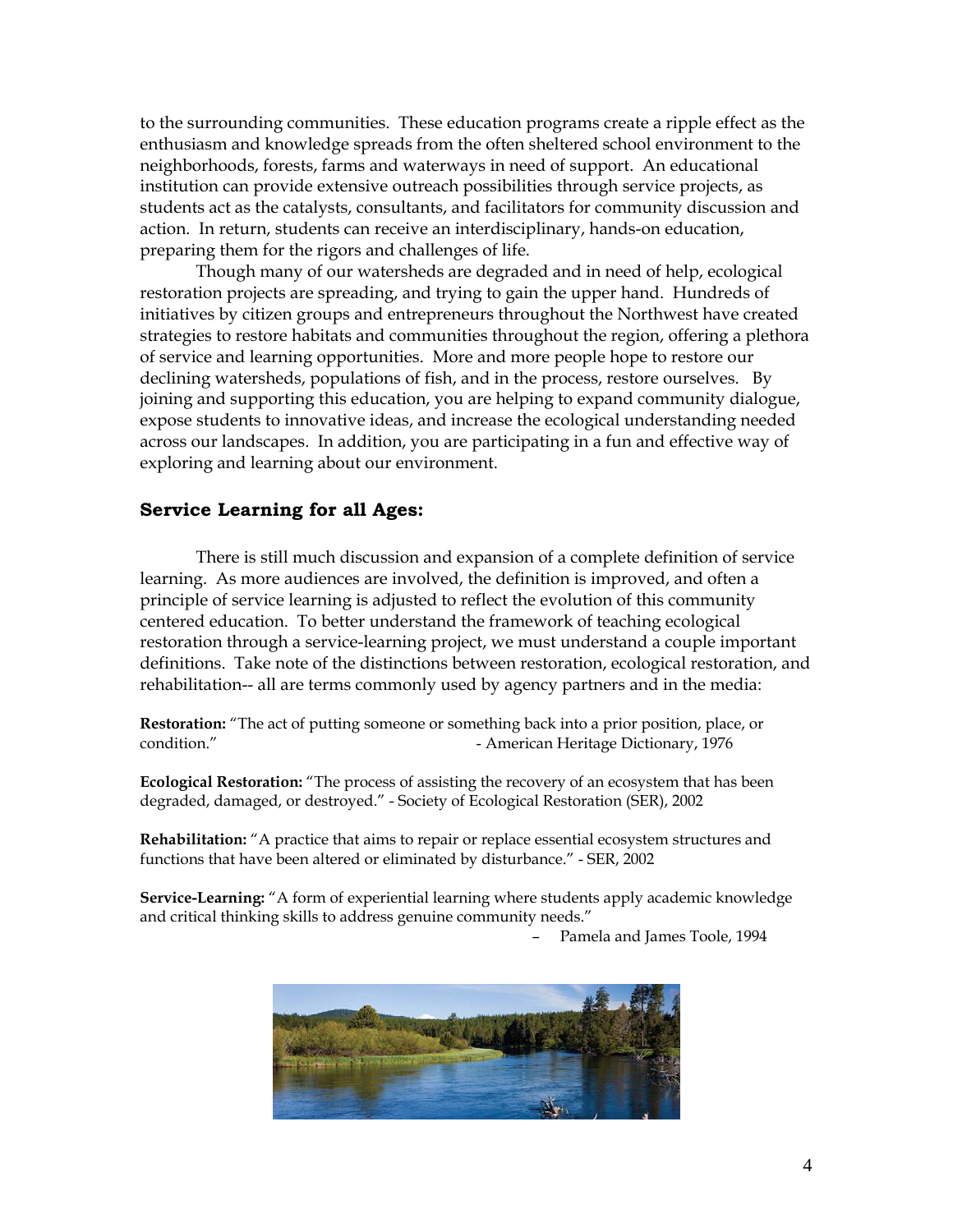#### **Principles of Service Learning:**

- 1. Provides hands-on learning which meets a community need
- 2. Connects an educational audience with mentoring community partners
- 3. Integrates service and studies into academic curriculum or living skills
- 4. Provides structured time for a learner to reflect on the service performed
- 5. Empowers each learner with leadership skills for civic responsibility

As an important community need, ecological restoration provides an excellent learning opportunity if placed in a proper educational framework and service-learning provides that framework. Service-learning is an established theory, providing principles for teaching and learning, while also getting work done in the field. These important principles display the depth needed for service learning, providing a rich educational experience for all those involved. Similar to other forms of education, service learning has specialized, branching into various forms to provide support for different organizations involved. In a research project, sponsored by the Corporation for National Service, Madigan (2000) studied environmental service learning in an attempt to find common practices of sustainable programs. In her study, Madigan formulates 5 "promising practices" and used surveys, site visits, and interviews to better understand the application of these practices in the operation of service-learning programs. The following 'promising practices' were designed to help plan and foster a successful project which can be sustained into the future.

# **The suggested 'promising practices' include:**

- 1. encourages student leadership and decision-making
- 2. integrates and values the community voice
- 3. fosters civic and environmental stewardship
- 4. provides opportunities for cross-cultural connections
- 5. plans for the long-term sustainability of the program

Once service learning is fully integrated, students, communities, and educational institutions share and help to build the educational opportunities. Educational outcomes from service learning reflect the broadness of the principles and include a diversity of benefits (see attached handout). As students enter their communities, the exposure to different learning opportunities is vast, and benefits from service projects are as diverse as the community and environment chosen. By combining a mixture of educational institutions and community partners, projects should have a longer life, by fostering support from a diversity of energetic workers and corresponding funding sources. Higher education is a stable source of enthusiastic students, technical expertise, and diverse funding which can help provide service-learning opportunities for their communities into the future (Madigan, 2000). With an enhanced vision for service learning, communities can help insure a strong educational future, as we all become stakeholders and benefactors for watershed restoration goals.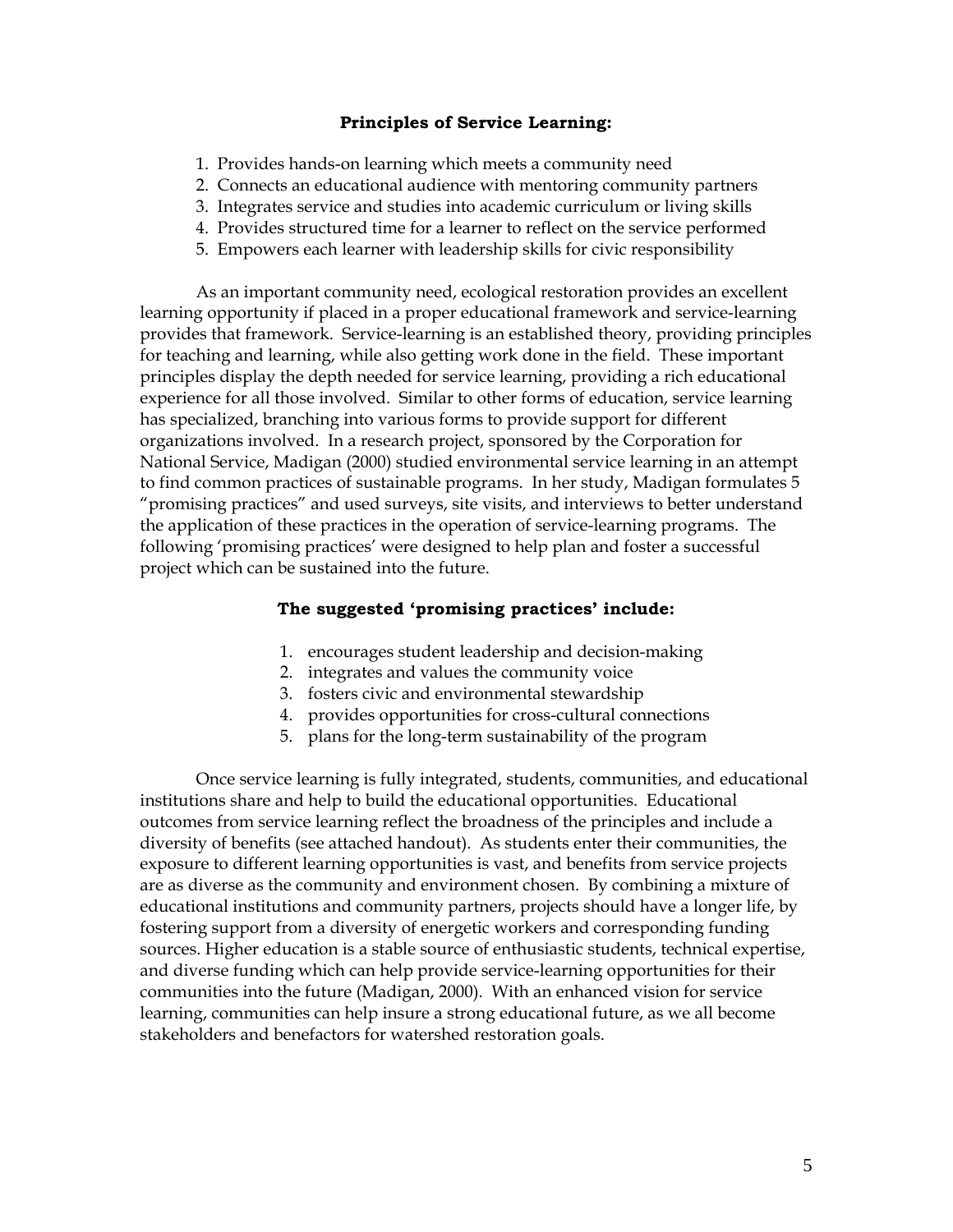# **Teaching Watershed Restoration as a Service-Learning Project:**

Together with our community, we must understand the ecological processes supporting habitat for our watershed fish and wildlife, and discover the critical links we all depend on. Teaching ecological restoration requires a comprehensive approach that balances the rich topics found in natural and cultural history. Though the science of ecological restoration is new and can be quite complex, the study of restoration projects can be simple and cater to a diversity of learning styles and interests. Unfortunately, the study of ecological restoration does not commonly reach teachers, students, and community members, who can learn from this important skill and process. Three simple steps must be considered for taking on a project and assessing an ecological restoration project (see planning steps below). These steps are a much simplified plan, based upon guidelines from the Society of Ecological Restoration (see Guidelines for Developing and Managing Ecological Restoration Projects and the Primer on Ecological Restoration, attachments).

# **Planning Steps for Ecological Restoration:**

- 1. Survey the site which needs restoration
- 2. Research/select site design and restoration techniques
- 3. Monitor restoration success and ecological integrity

 To help accomplish a thorough and successful ecological restoration project and build community partnerships for the sustainability of the project, community volunteers and mentors need to be recruited to assist throughout the project. Try to plan in time with your group to study field sites in different seasons and observe cultural and natural history conditions in the watershed. Partners are key for helping to teach and share important elements of the restoration work. As a group we can pinpoint and pursue a complete review of the area and create a thorough plan for restoration into the future. Future visitors will be able to complete elements and post project monitoring as the site restores.

Common watershed project elements and learning opportunities:

#### **planting, mulching, seeding, collecting seed, removal of non-natives, monitoring of soil and water conditions, plant growth, plant diversity, presence of fish & wildlife**

In addition, there are outstanding opportunities to compile cultural history information for the area. Topics such as:

## **ethno-botany, history, recreation opportunities, folklore, anthropology, social studies, recreation planning, environmental policy, nature writing, public communication, and economics**

Some or all of these topics can be addressed, depending on your group's interests and time constraints. Project participants could select their interests, providing a learnercentered opportunity, while still meeting necessary project goals. Teachers and project partners must facilitate learning opportunities, work needs, and length of time required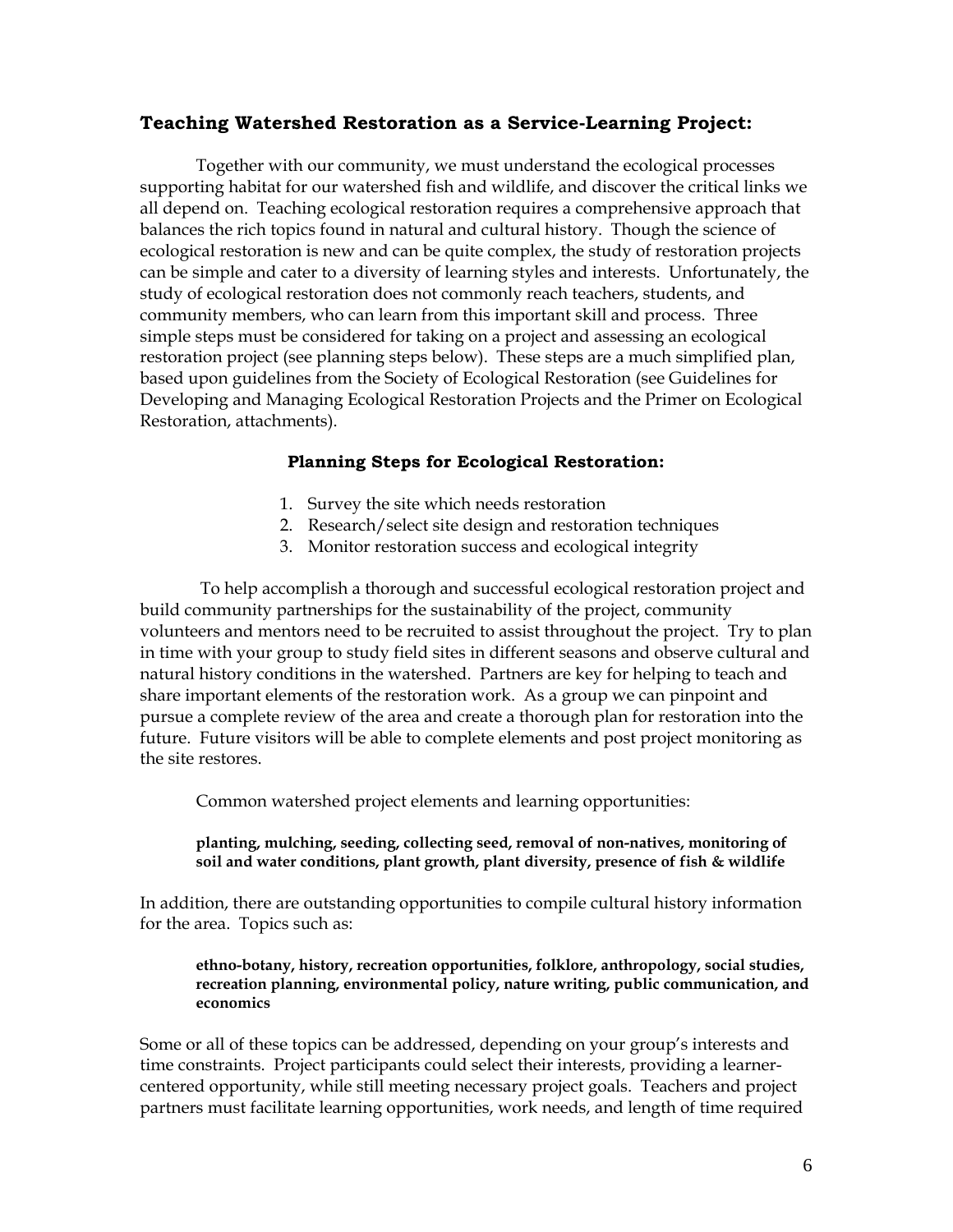for the project. Participants could then sign up for work days, join sub-committees to focus on areas of interest, and distribute leadership roles needed for the project. This will enable the group to thoroughly cover the long-term site and community needs, while studying elements of the site's natural and cultural history.

*Written By Darek Staab* 

## **Bibliography for Northwest Watershed Based service-learning:**

#### **Books:**

- Eyler, J. and Dwight Giles, Jr. 1999. *Where's the Learning in Service-Learning?* San Francisco: Jossey-Bass Publishers, Inc.
- Orr, D. (1992). *Ecological Literacy: Education and the transition to a postmodern world*. Albany, N.Y.: State University of New York Press.
- Schoonmaker, P. K., Von Hagen, Bettina, and Edward C. Wolf. 1997. *The Rain Forests of Home: Profile of a North American Bioregion*. Covelo: Island Press.
- Valerie. 1997. *What the River Reveals: Understanding and Restoring Healthy Watersheds*. Seattle: The Mountaineers.
- Ward, H. 1999. *Acting Locally: Concepts and Models for Service Learning in Environmental Studies*. Washington D.C.: American Association for Higher Education.

#### **Articles:**

- Bartholic, J., Witter, S.G., Kline-Robach, R., Long, D.T., & Poston, F. (2001). MSU-WATER: A new way of addressing water quality and quantity challenges. *Water Resources Update*. The University Council on Water Resources. 119, 47-59.
- Berv, J. (1998). Service Learning as Experiential Education's Bridge to Mainstream Education. Journal of Experiential Education. 21(3), 119-123.
- Cohen, A., Raybuck, J., & Smith, M. (2001). Building Sustainable Service-Learning: The case of community-based watershed management. *Water Resources Update*. The University Council on Water Resources. 119, 15-26.
- Kraft, R.J. (1996). Service Learning: An introduction to its theory, practice, and effects. Education and Urban Society. 28(2), 131-159.
- Lewicki, C. (2001). Supporting Community-Based Watershed Efforts. *Water Resources Update*. The University Council on Water Resources. 119, 9-14.
- Madigan, P. (2000). The Environmental Service-Learning Research Project. Corporation for National Service Fellowship Program. 84 pp.
- Raflo, A., Walker, J. & Younos, T. (2001). A Service-Learning Program and Its Role In Watershed Management. *Water Resources Update*. The University Council on Water Resources.